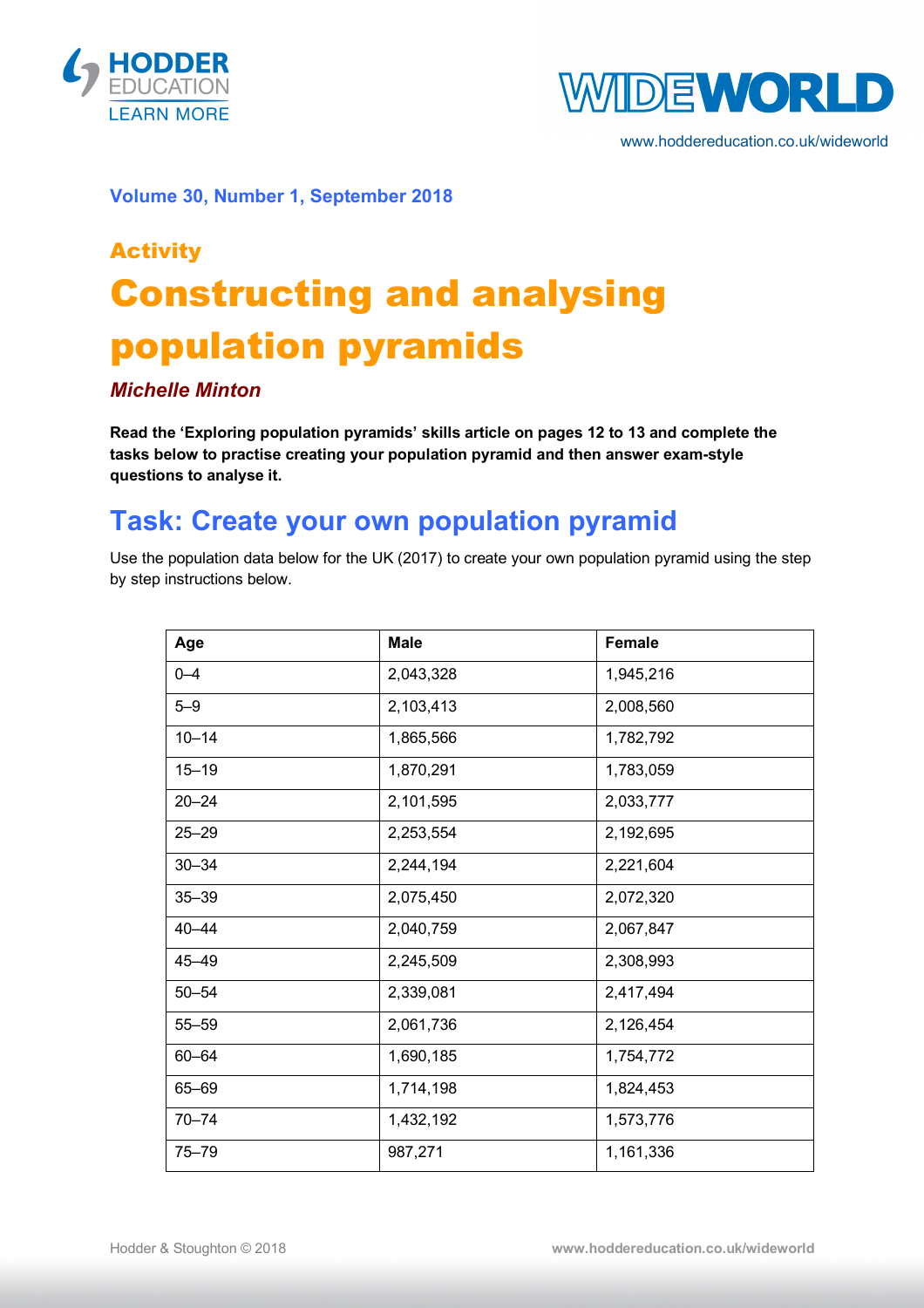



#### www.hoddereducation.co.uk/wideworld

| $80 - 84$ | 680,907 | 892,680 |
|-----------|---------|---------|
| $85 - 89$ | 374,808 | 587,138 |
| $90 - 94$ | 157,994 | 316,316 |
| $95 - 99$ | 38,951  | 101,179 |
| $100+$    | 3,595   | 14,040  |

- 1 Using the data table above, decide on your scale and draw the axis for a population pyramid. Remember, your *y*-axis should be located in the centre of your *x*-axis so you can draw the bars horizontally to both sides. The *y*-axis should be entitled 'age group' and the *x*-axis should be entitled 'number of people'.
- 2 Use a sharp pencil to draw a male bar (on the left) and female bar (on the right) at each age group.
- 3 Use two colours to shade in your male and female bars.
- 4 Ensure your both axes are labelled, and your graph has a title.

#### **Exam questions**

- 1 Using your population pyramid, describe the population structure of the UK.
- 2 Using your own knowledge and understanding, explain the population structure of the UK.
- 3 Using your population pyramid and the population pyramid for India in the article, compare and contrast how the population structure varies between countries.